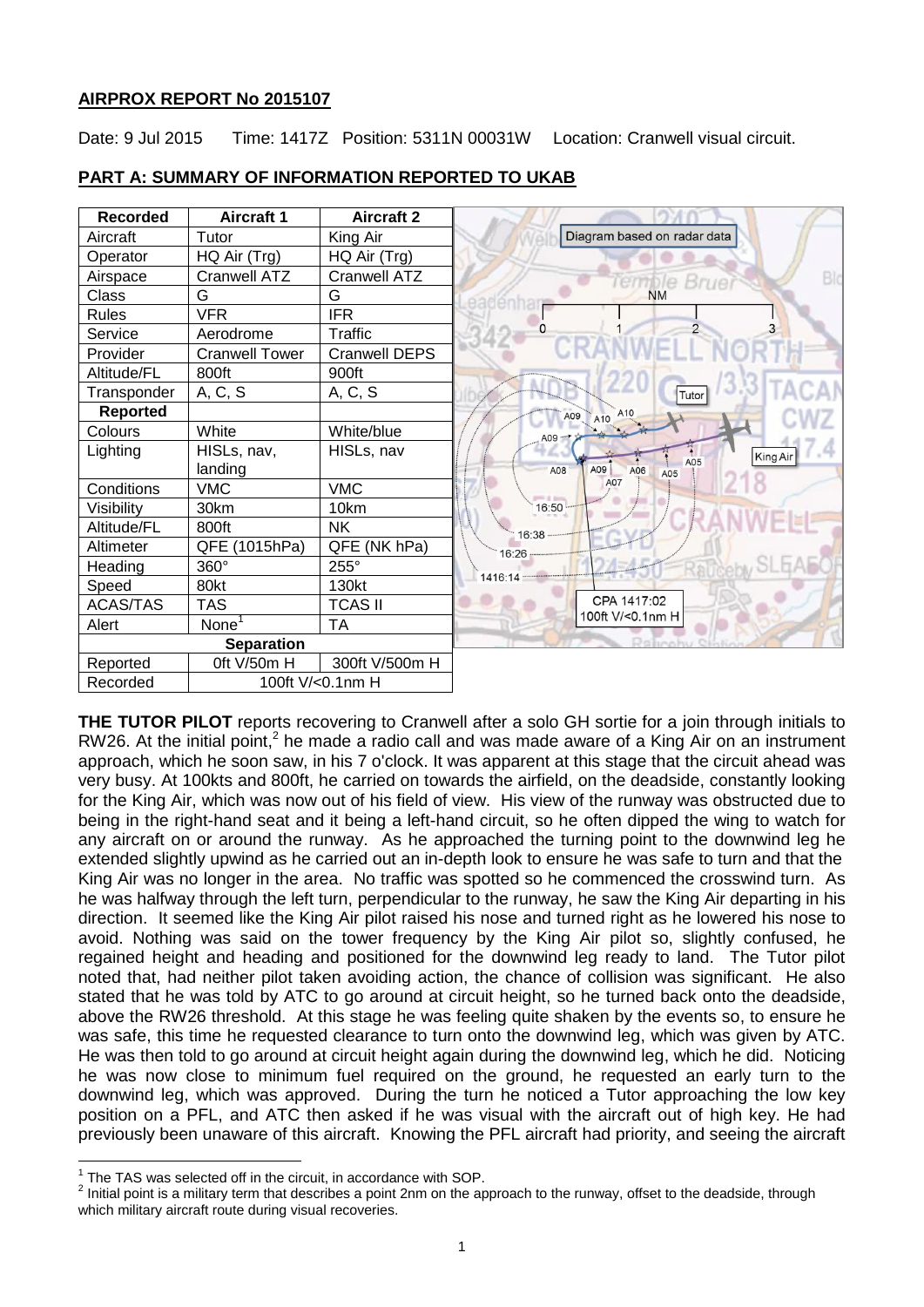start a turn to the left, he applied full power and extended to initial. After his radio call, and en-route to initial, he was made aware of a King Air on an instrument approach around the area of the initial point, which he never managed to see. After this, he completed a normal and uneventful circuit to land. The pilot noted that he was well over the authorised sortie time and had just enough fuel to make the landing minima. He felt that the visual circuit was overly busy with Tutors, King Airs and a Tucano all performing different types of circuit, as well as with busy mixed instrument pattern traffic often passing through the visual circuit.

He assessed the risk of collision as 'Medium'.

**THE KING AIR PILOT** reports conducting an Instrument Rating Test, with the handling pilot 'under the hood' and the aircraft captain as the non-handling safety pilot. He had been cleared for a low overshoot on RW26 following an asymmetric approach on the Talkdown frequency. ATC passed the circuit traffic, and advised that there was one Tutor deadside with others in the circuit. On starting the asymmetric go-around, at 250ft, the aircraft captain was looking out for the Tutor on the deadside and switched to Departure frequency. The Tutor was seen late as it turned at 800ft just past the upwind end of the runway and into the climb-out path of the King Air. The aircraft captain took control and manoeuvred to avoid the Tutor.

He assessed the risk of collision as 'Low'.

**THE TOWER CONTROLLER** reports he was screening another controller in the position during a busy session with multiple visual circuit and radar traffic. The Tutor pilot requested to join the visual circuit from the southeast, was given the correct instructions and told about radar traffic (the King Air) and how many aircraft were in the circuit. The Tutor pilot appeared to cross the nose of the radar traffic King Air whilst positioning for initial, with about half a mile between them at around the same height. Once the Tutor pilot called initial, the air picture was given, including the radar traffic, and also the surface wind, which is standard practice. As the King Air had conducted its touch and go and departed upwind, the trainee noticed the Tutor pilot crossing in front of it; this looked very close as the screen controller looked towards the Air Traffic Monitor. The screen controller had not been looking in the same direction as the trainee because other aircraft in the circuit required attention. The Tutor pilot was subsequently sent around, the screen controller believed twice more, for further radar traffic. An Airprox was not declared on frequency.

He perceived the severity of the incident as 'High'.

**THE SUPERVISOR** reports he was positioned in the VCR as the incident unfolded. He was first aware of the Tutor in question when it joined the circuit from the southeast, cutting across the nose of the King Air on radar to route through initial. As it flew through deadside he could see the Tutor rocking its wings and assumed it was trying to get visual with the King Air (which was now commencing its overshoot) and was presumably trying to decide whether it would have the separation to then cut across in front of the King Air. When the Tutor eventually turned crosswind, the Supervisor commented to the ADC that it would be close with the King Air climbing out. He did not ask the ADC controller to pass Traffic Information to the Tutor as he did not think the Tutor would turn crosswind without being visual with the King Air. Unfortunately there was no way of passing the proximity of the Tutor traffic to the King Air pilot quickly because he would have been changing between the Talkdown frequency and the Departures frequency.

### **Factual Background**

The weather at Cranwell was recorded as follows:

METAR EGYD 091350Z 30005KT CAVOK 19/06 Q1022 BLU NOSIG METAR EGYD 091450Z 27008KT CAVOK 20/05 Q1022 BLU NOSIG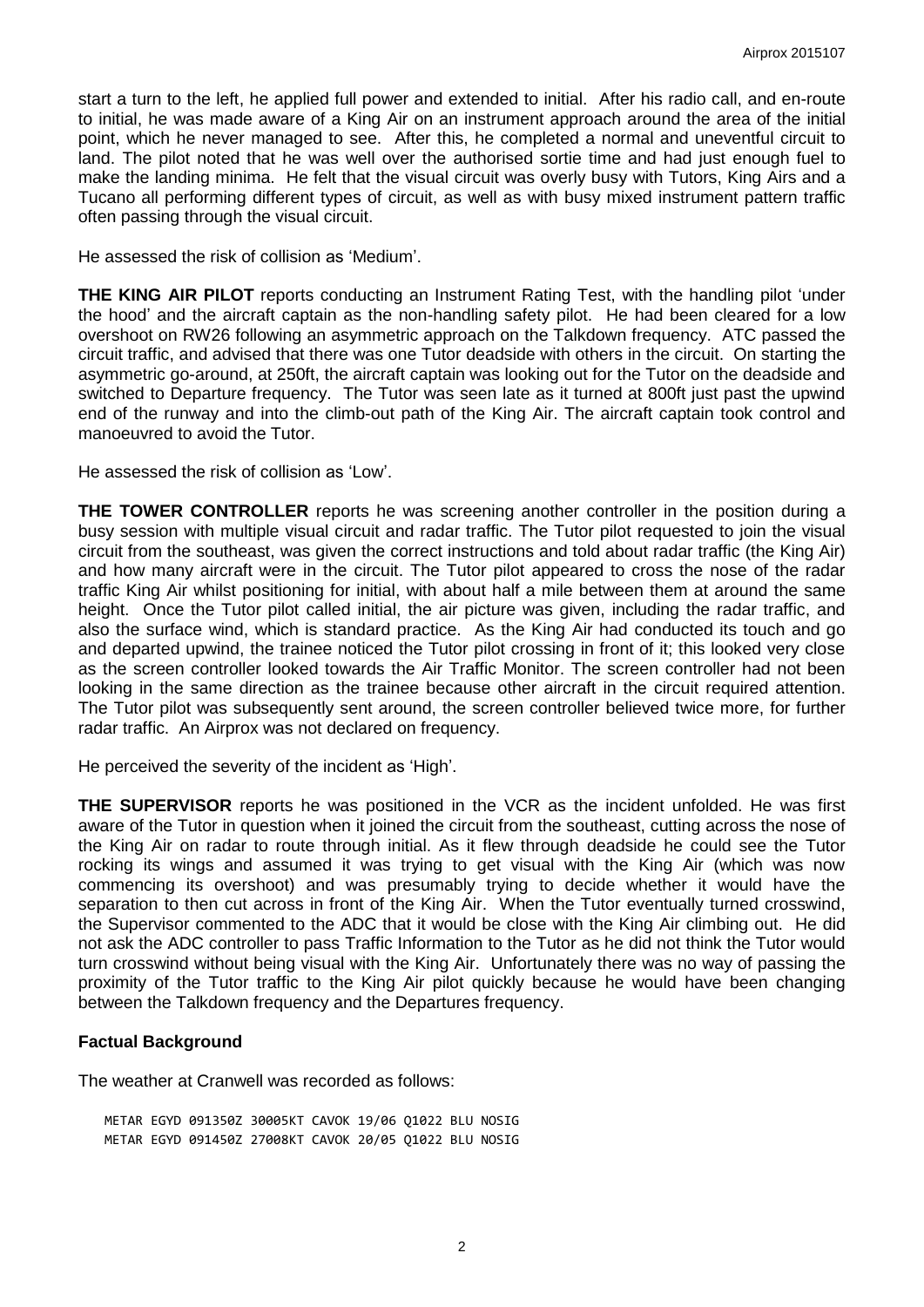### **Analysis and Investigation**

### **Military ATM**

The incident occurred between a Tutor and a King Air in the RAF Cranwell visual circuit at 1417 on 09 Jul 15. The Tutor pilot was under an Aerodrome Service with the Cranwell Aerodrome Controller and the King Air pilot was under a Traffic Service with Cranwell Talkdown. The incident was captured by the Radar Analysis Cell, based upon the London QNH 1023 hPa.

At 1413:50 (Figure 1), the Tutor pilot was given join instructions, "{Tutor c/s} *Cranwell Tower join information code Juliet correct, circuit clear with 2 Tutors joining, one via overhead, one via High Key*."



Figure 1: Join instructions at 1413:50 (King Air 2604; Tutor 7010, Mode C 014)

At 1414:14, the Aerodrome Controller transmitted, "*All stations, radar traffic 4 miles, low approach for further*." At 1414:19, the Tutor pilot called Initials and at 1414:24, the controller transmitted to all stations, "*radar traffic 3.5 miles.*"

At 1414:30, the Tutor pilot reported visual with the radar traffic (the King Air). At 1414:50 (Figure 2), the King Air pilot was cleared to low approach with 3 in the visual circuit and this was broadcast to all in the circuit.



Figure 2: King Air cleared to low approach at 1414:50 (Airprox Tutor Mode C 008)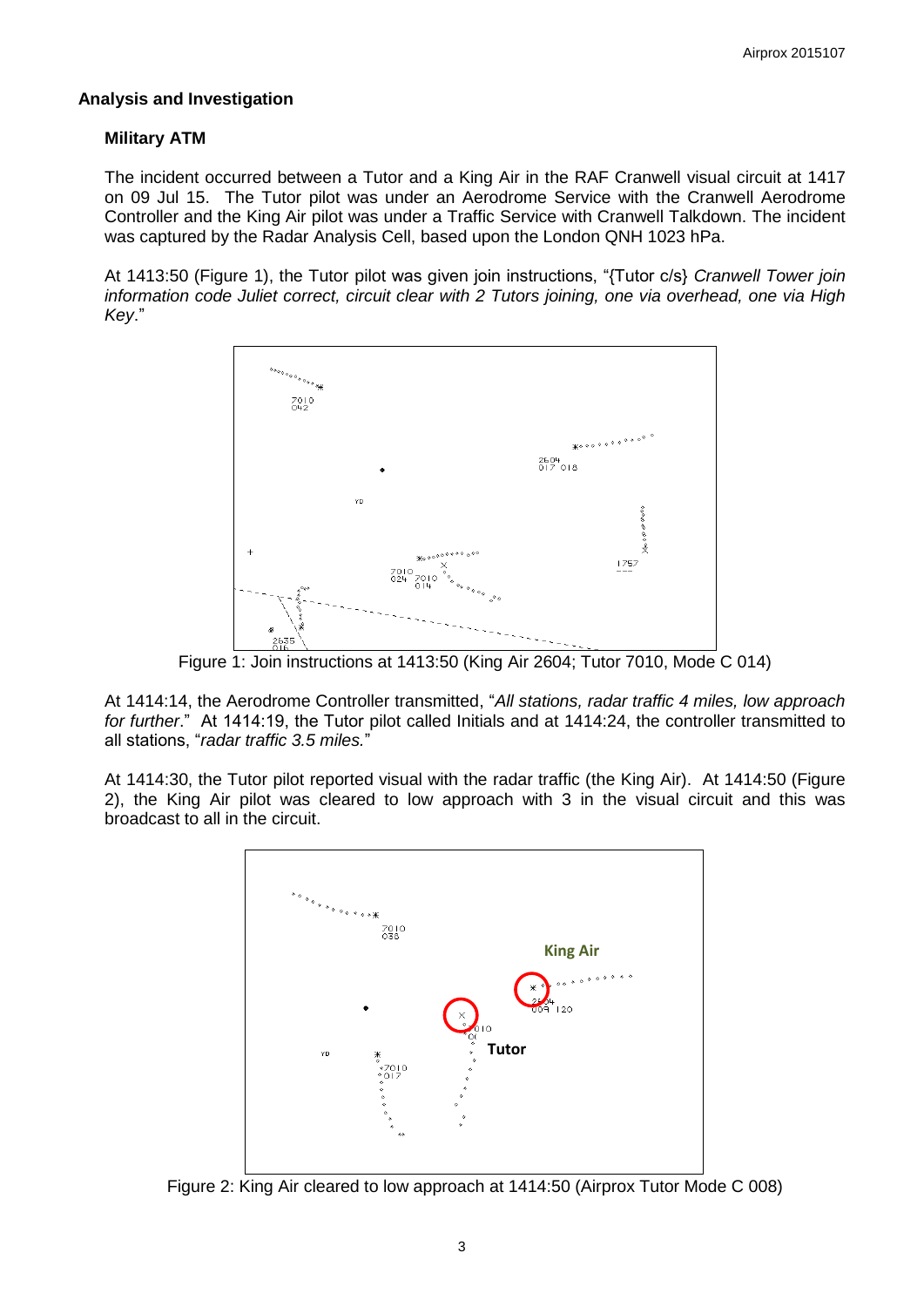At 1416:04 (Figure 3), the King Air was on finals indicating 002 on Mode C and the Tutor was established deadside showing 007 on Mode C.



Figure 3: King Air on finals and Tutor deadside at 1416:04

At 1416:55 (Figure 4), the Tutor can be viewed turning crosswind as the King Air is climbing out.



Figure 4: Tutor turning crosswind at 1416:55

At 1417:03 (Figure 5), the aircraft are shown at CPA with 0.1nm lateral and 100ft vertical separation.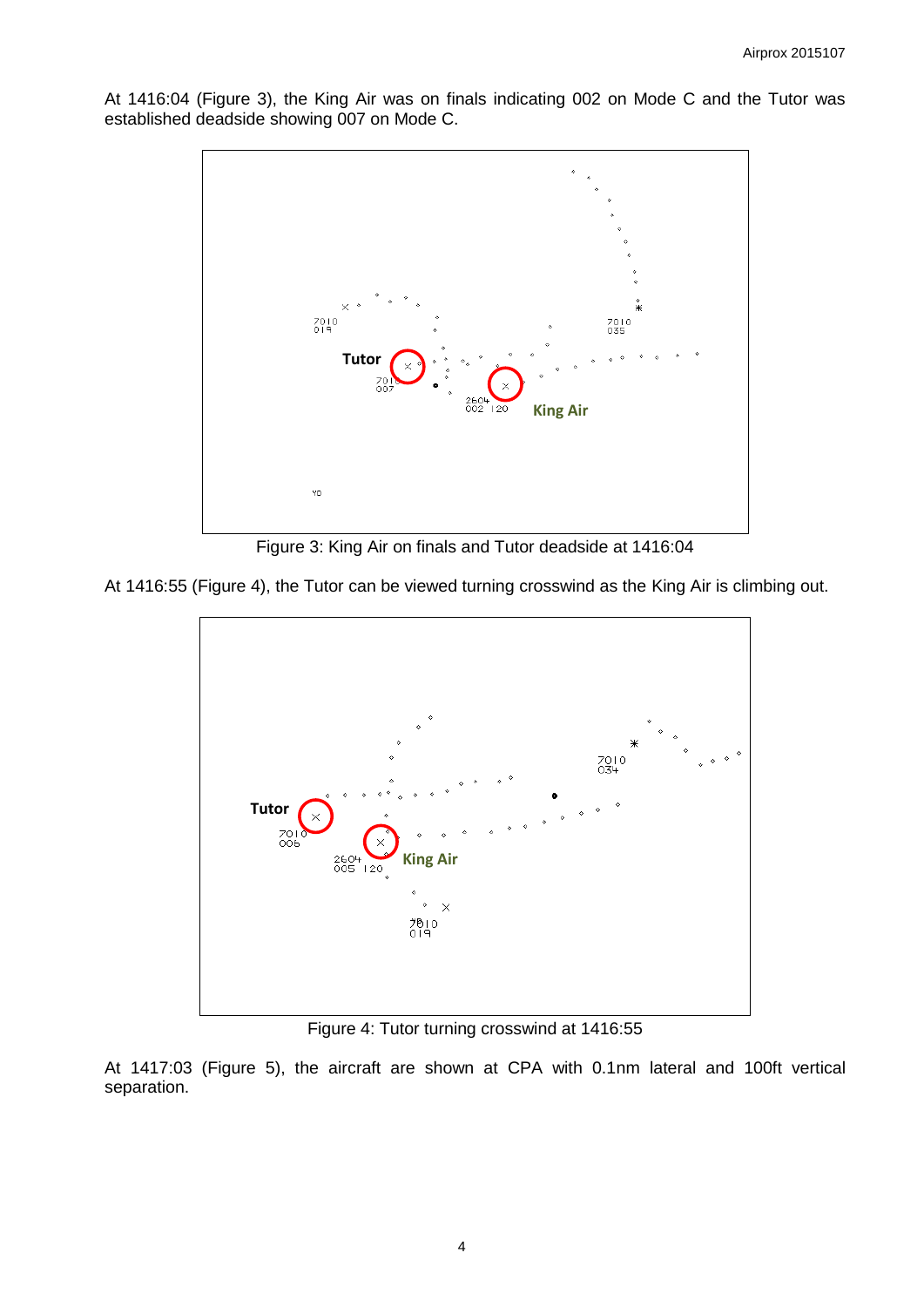$^{260}_{006}$ శ20  $7010$ 

Figure 5: CPA at 1417:03

The Aerodrome Controller passed the circuit state to the Tutor pilot upon join (circuit clear with 2 Tutors joining for overhead and High Key) and the liaison broadcasts were made to inform of the King Air at 4 miles finals, cleared for a low approach for further radar approaches. The Supervisor was aware that the Tutor pilot was dipping his wing to get visual with the King Air, but the absence of any request for Traffic Information and the crosswind turn had indicated that the Tutor pilot was visual. The circuit had become busy with multiple types of recovery, leading to a high task difficulty for the trainee Aerodrome Controller. The ATC Supervisor had noticed the Tutor pilot looking for the King Air but in a busy circuit, apart from mandated Traffic Information, it may be impractical for ATC to pass constant traffic updates; the crews can ask for specific updates at any time. Solo student sorties are annotated by callsign and should receive the appropriate attention from ATC.

A Duty Pilot was positioned in the Visual Control Room, responsible for the overall supervision of student flights. The Tutor pilot struggled to become visual with the King Air, partly due to the obscuration factors of being in the right-hand seat in a left-hand circuit. The King Air was on a low approach for further radar circuits which meant that the pilot did not switch to the Tower frequency; clearance to use the runway was relayed to the Talkdown Controller. As the King Air was not seen or heard, the Tutor pilot may have assumed that it had accelerated away. The circuit was a complex one, requiring a lot of a student pilot in terms of sequencing and separating against mixed types conducting different types of approaches and patterns. The solo students normally used Barkston Heath as a dedicated airfield; however, the student Tutor pilots were temporarily mixed with the main Cranwell circuit for periods in July 2015.

The normal barriers to an Airprox in the visual circuit would be lookout and ATC-derived circuit Traffic Information. TAS was turned off in the visual circuit, as per local SOP. General information on the three other aircraft entering the circuit was passed, although the other aircraft were joining from different positions: radar, high key and the overhead. An inexperienced pilot was responsible for visually acquiring the King Air prior to turning crosswind. A busy and complex circuit would have increased the workload for all involved and the stressors mentioned on the Tutor pilot, help provide context for the decision to turn crosswind.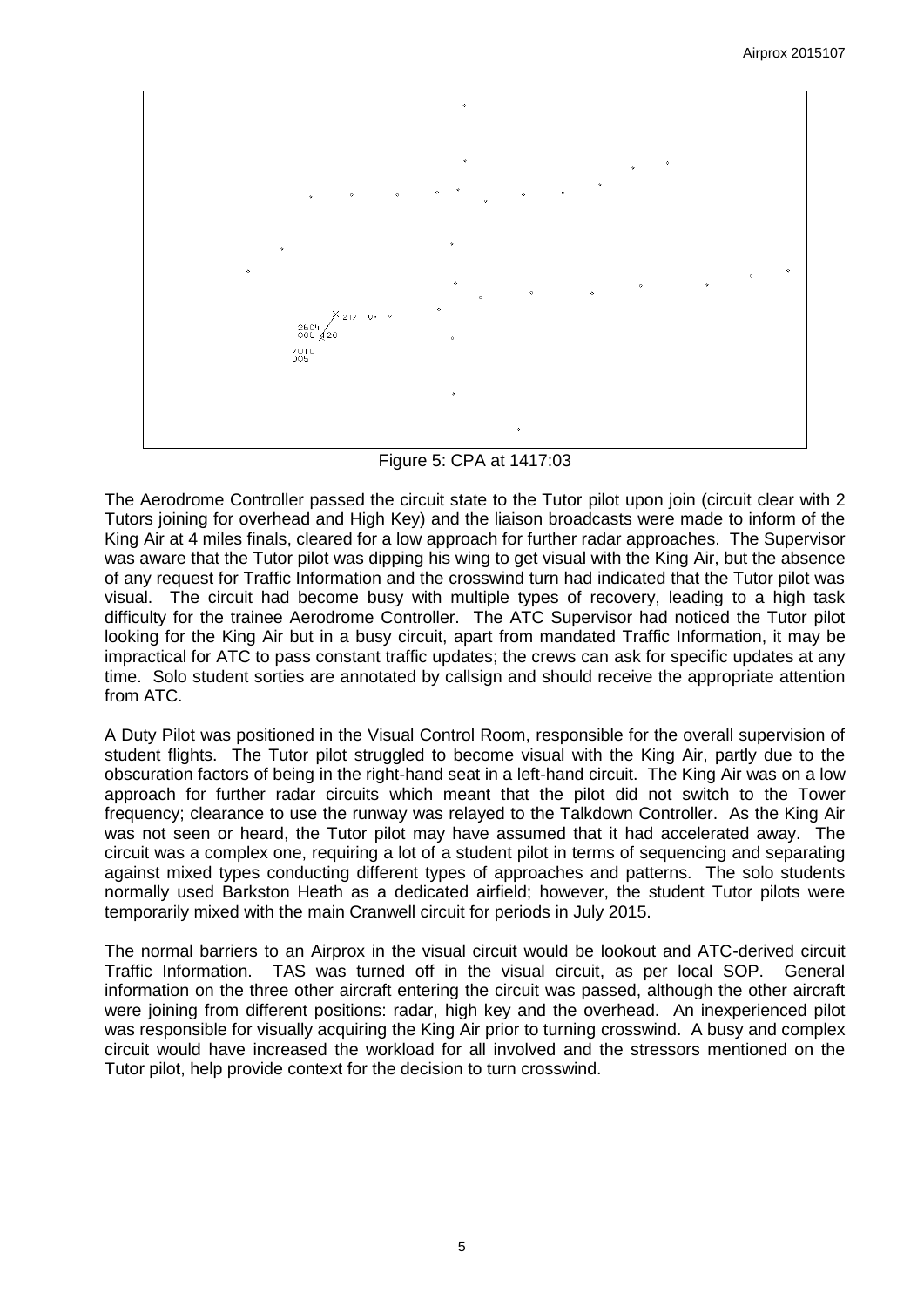### **UKAB Secretariat**

The Tutor and King Air pilots shared an equal responsibility for collision avoidance and not to operate in such proximity to other aircraft as to create a collision hazard<sup>3</sup>. An aircraft operated on or in the vicinity of an aerodrome shall conform with or avoid the pattern of traffic formed by other aircraft in operation<sup>4</sup>. Although the King Air TCAS was selected on, its altitude was such that TCAS RA alerts would have been inhibited.

### **Comments**

### **HQ Air Command**

This incident took place in a complex circuit and was exacerbated by the Tutor Pilot's limited experience. Once informed of the traffic at 4nm, the Tutor Pilot made unsuccessful attempts to visually re-acquire the King Air by dipping his wing; a request for a position update from the Tower controller may have been appropriate. Additionally, an opportunity may have existed for both the Duty Pilot and the Tower controller to proactively assist the solo student by prompting an early turn onto the downwind leg to avoid the potential for confliction This event also highlights the issue of integrating traffic conducting a IFR procedure in a VFR environment versus traffic in the visual circuit. Thankfully, both the safety pilot in the King Air and the Tutor Pilot became visual, albeit at a late stage, and both pilots made adjustments to their flight path to ensure separation at the CPA.

At the time of this incident, the RAF Safety Centre were conducting a study into Airprox in the Aerodrome environment which concluded that passage of information when joining, mixed speed traffic and integrating radar traffic into the visual circuit were all areas for further analysis. Cranwell are also using this incident as an example of when the Duty Pilot needs to be pro-active.

### **Occurrence Investigation**

This is an honest report from a junior aviator that highlights a number of useful points. The Sqn concerned had only recently relocated to Cranwell from Barkston Heath where they were used to operating in a single type environment. The traffic loading in the circuit at the time of this incident, although at the top end of the expected spectrum, was not over planning assumptions or operating limitations. We have a type specific Duty Pilot in the VCR at all times during Tutor solo student flying and that individual is charged (specifically) with the overall supervision and integration of circuit activity. All sqns will be tasked to use this incident as an example of when the DP needs to be pro-active.

### **Summary**

An Airprox was reported when a Tutor and a King Air flew into proximity at 1417 on Thursday  $9<sup>th</sup>$  July 2015. Both pilots were operating in VMC, the Tutor pilot, under VFR, in receipt of an Aerodrome Control Service from Cranwell Tower and the King Air pilot, under IFR, in receipt of a Traffic Service from Cranwell Departures.

### **PART B: SUMMARY OF THE BOARD'S DISCUSSIONS**

Information available consisted of reports from the pilots of both aircraft, radar photographs/video recordings, reports from the air traffic controllers involved and reports from the appropriate ATC and operating authorities.

Board members first discussed the overall sequence of events. The Tutor pilot had recovered to Cranwell from the southeast and, although he had not been given specific Traffic Information on the

 3 SERA.3205 Proximity.

<sup>&</sup>lt;sup>4</sup> SERA.3225 Operation on and in the Vicinity of an Aerodrome.